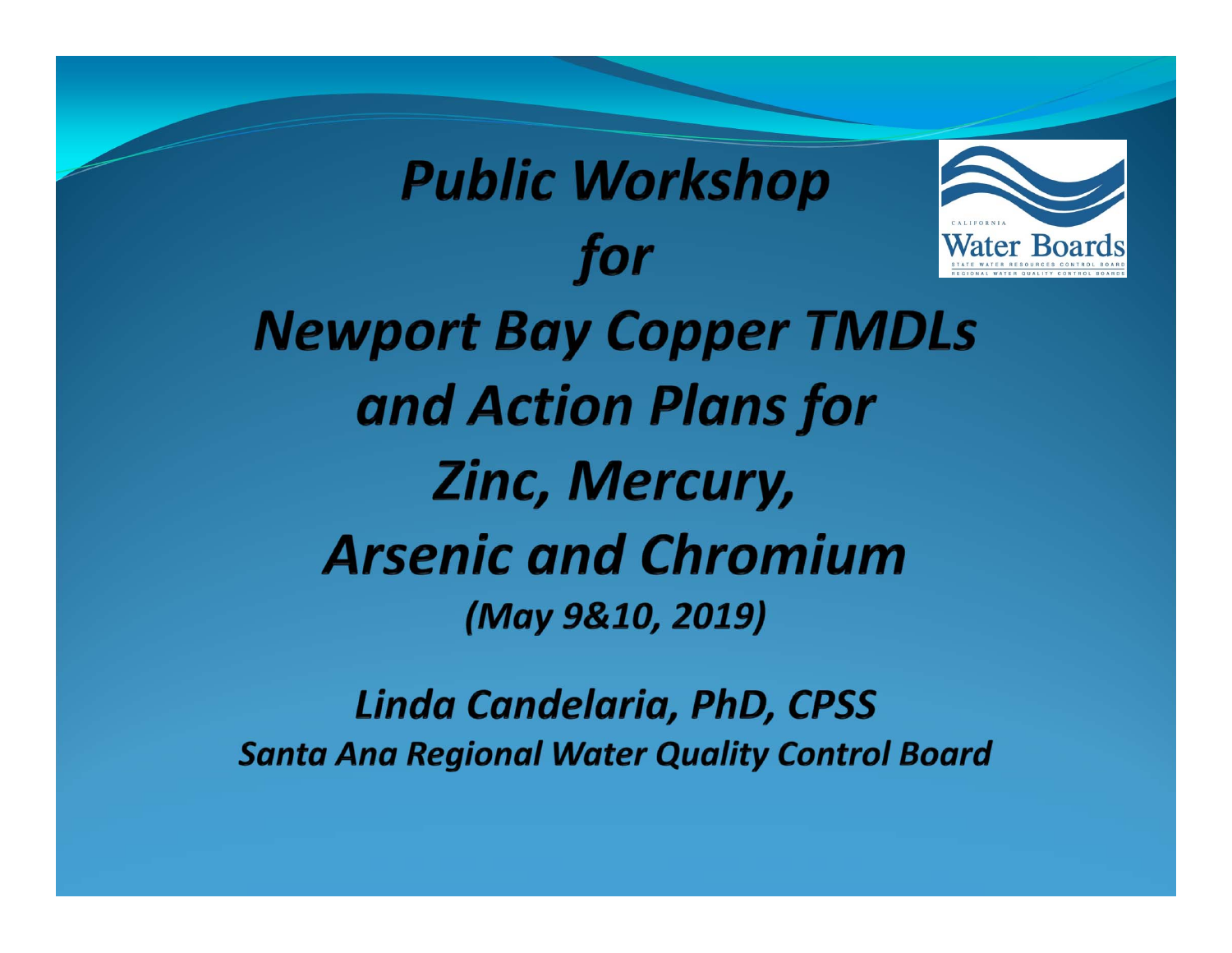### *Recommendations*

*1. Revised Copper (Cu) TMDLs for Upper and Lower Newport Bay* 

*‐ include allocations, and an implementation plan with a compliance schedule* 

*2. Non‐TMDL Action Plans (Action Plans) for Zinc (Zn), Mercury (Hg), Arsenic (As) and Chromium (Cr)*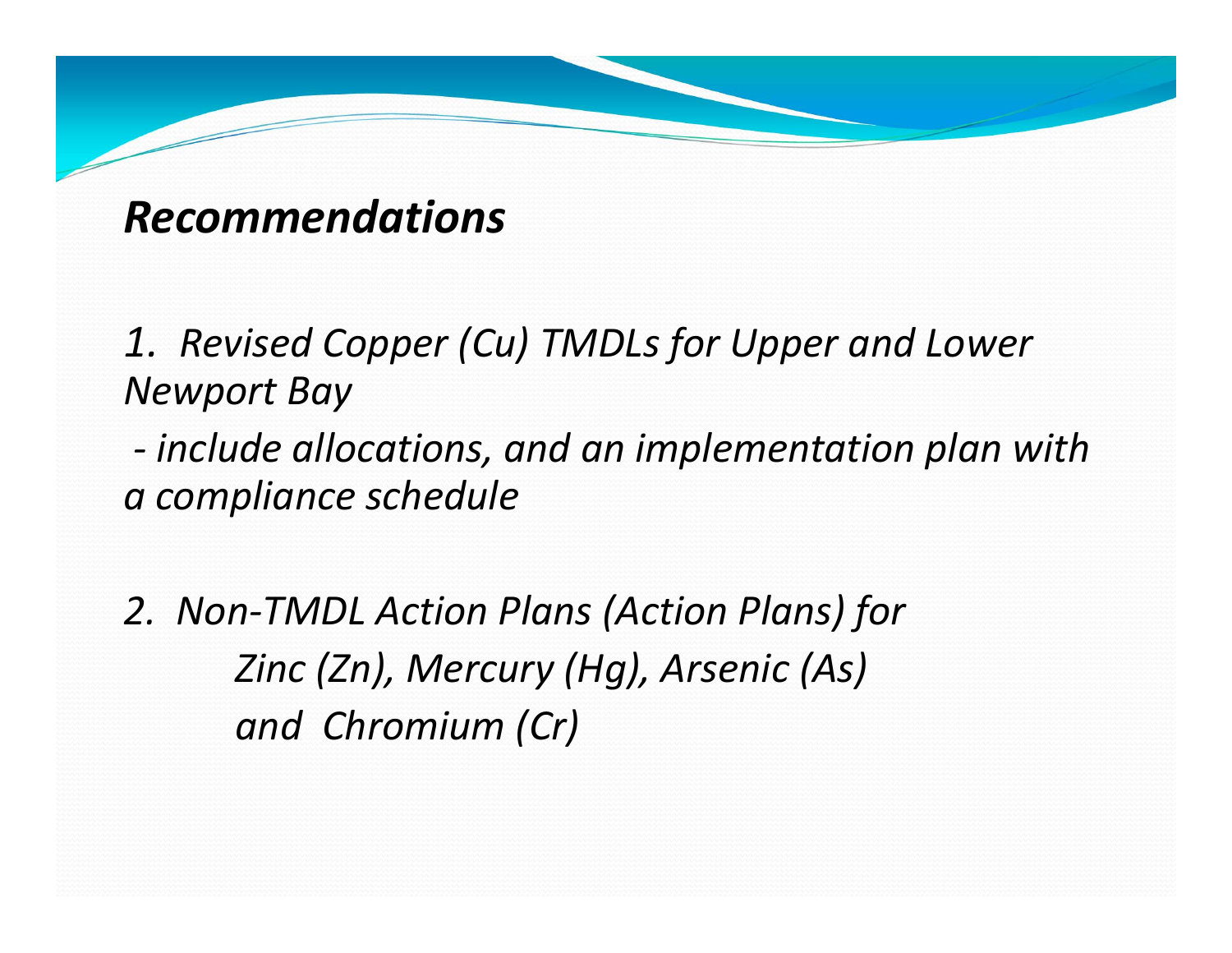## *Definitions*

#### *TMDL = total maximum daily load*

Total amount of a pollutant that can be discharged to a waterbody and still achieve water quality standards

#### *Goal of TMDL is to achieve water quality objectives and protect beneficial uses*

#### *Non‐TMDL Action Plan (Action Plan)*

Similar to a TMDL but does not include allocations

#### *Basin Plan is the Water Quality Control Plan for a Region (Santa Ana River Basin – Region 8)*

- *‐* forms the basis for regulatory actions by the Regional Board
- ‐ specifies water quality objectives (include the CTR criteria)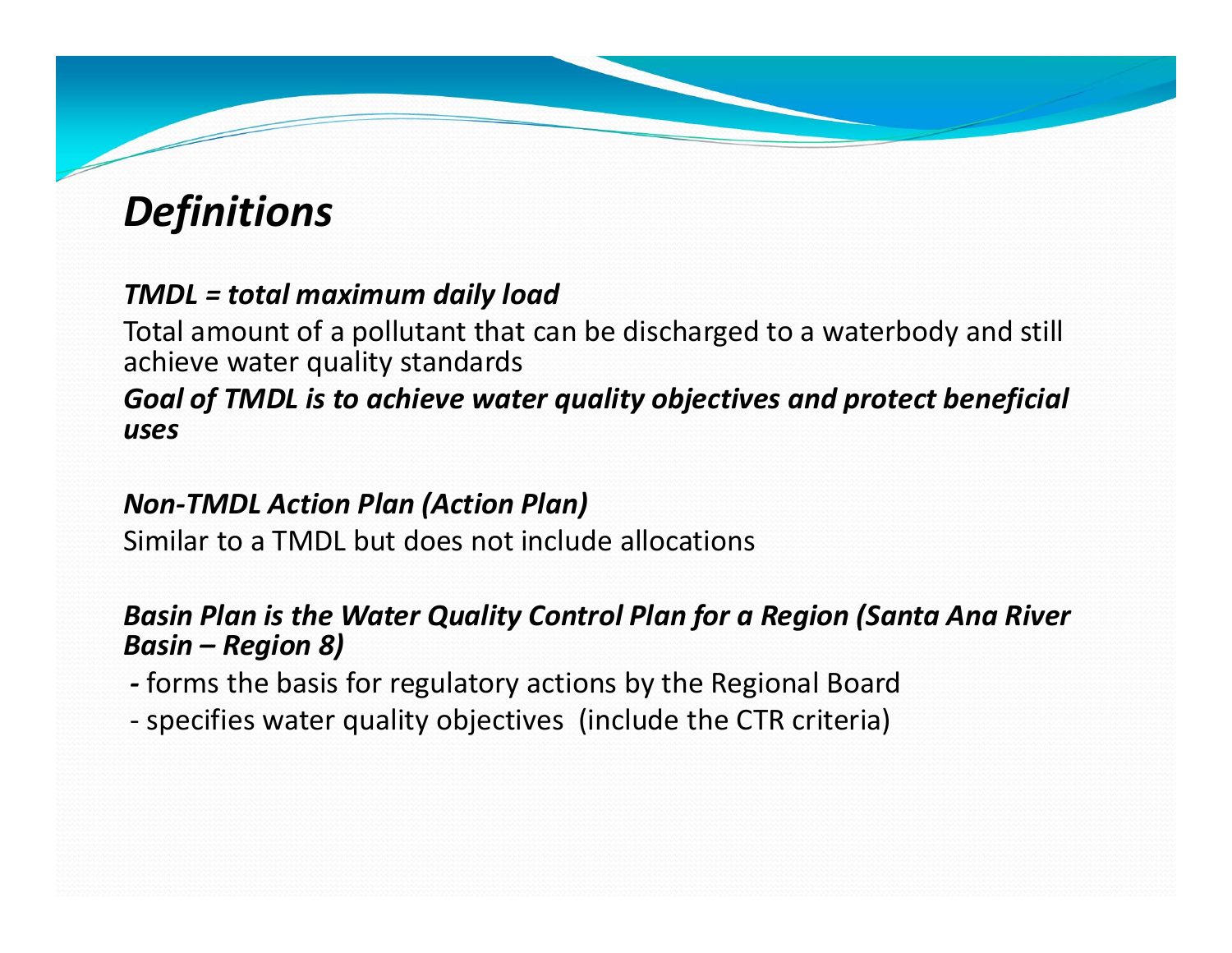# *California Toxics Rule (CTR) Criteria*

*Criteria for priority toxics were established for California by USEPA (2000)* 

- *‐ include aquatic life criteria for priority toxics*
- *‐ CTR criteria are legally applicable water quality objectives*
- *‐ saltwater CTR criterion for dissolved Cu is 3.1µg/L*

*(applicable to Newport Bay)*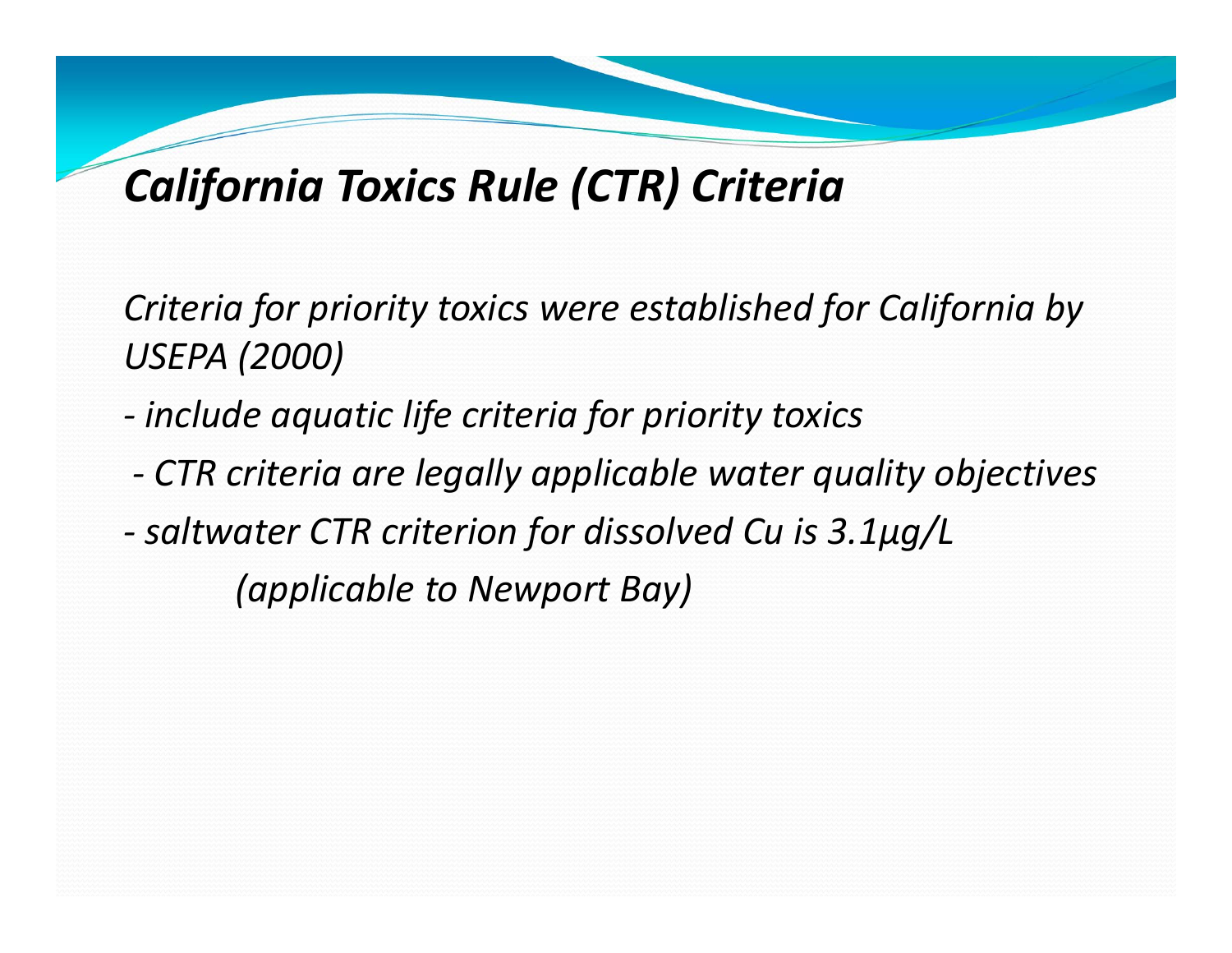## *Cu Antifouling Paints (AFPs)*

*Cu AFPs designed to leach Cu to prevent fouling on hulls BUT leached Cu can have harmful effects on non‐target organisms in the water and sediment* 

*‐ when Cu concentrations exceed the CTR criterion* 

*Effects can be lethal at high concentrations or nonlethal – adverse effects on olfactory system (esp. in salmonids), gills – lose ability to regulate salt transport*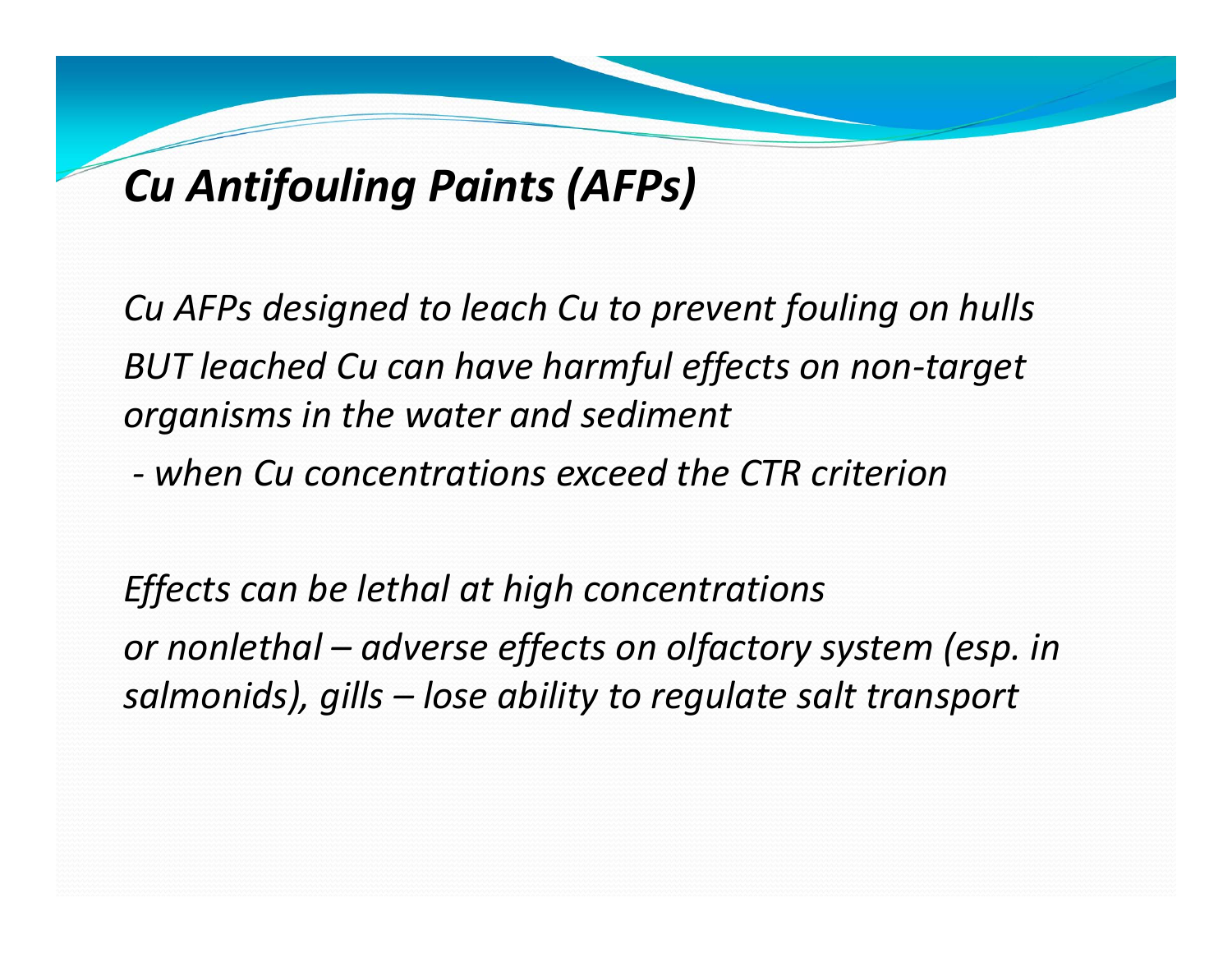# *USEPA's Toxics TMDLs for Newport Bay established in 2002*

*Include TMDLs for copper (Cu), zinc (Zn), lead (Pb) and cadmium (Cd)* 

 *TMDLs include allocations for these metals* 

*TMDLs were established due to exceedances of the CTR criteria (water) and sediment guidelines*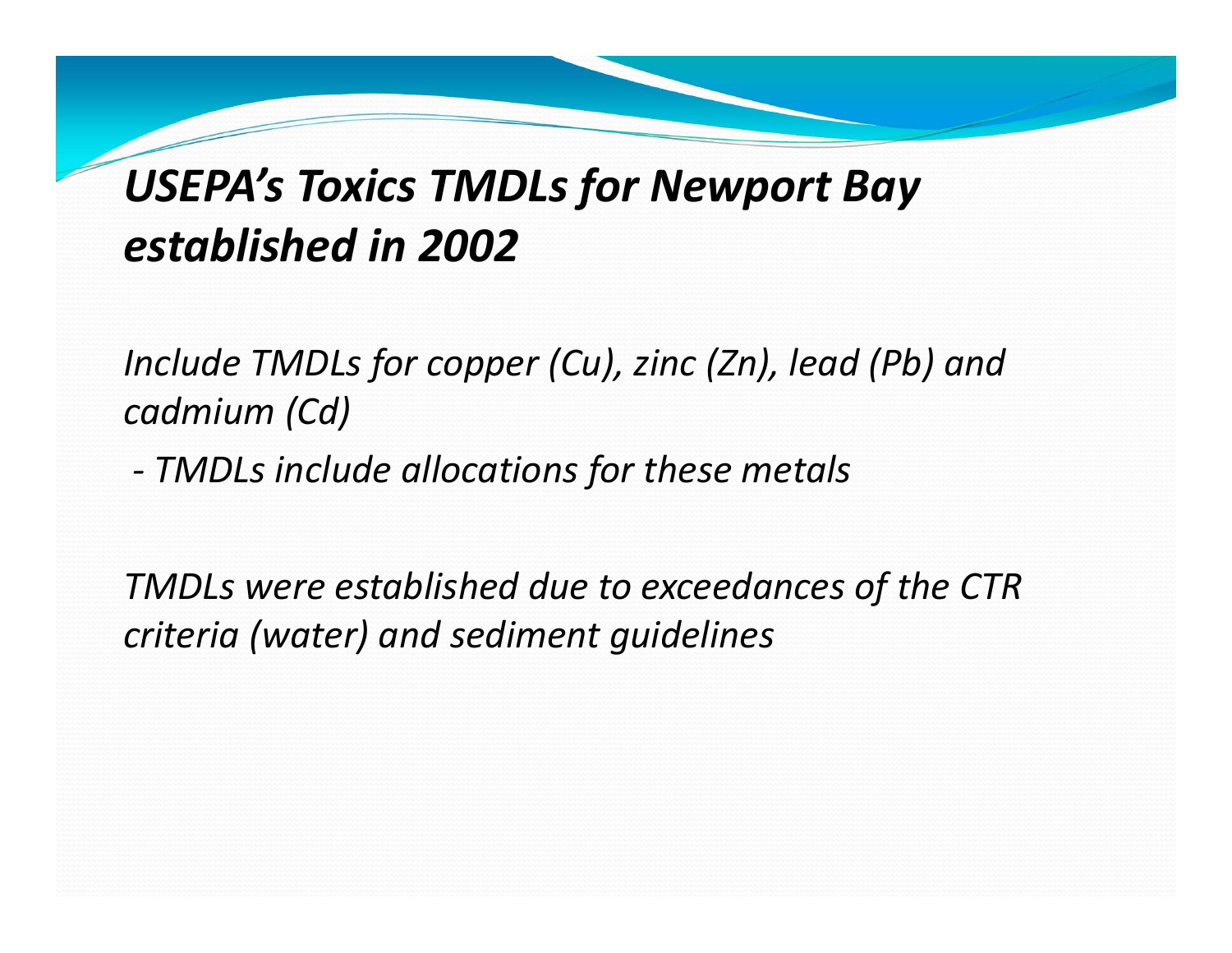## *USEPA's Cu TMDLs for Newport Bay (2002)*

*\*Cu TMDLs for Upper and Lower Newport Bay* 

*\*Cu antifouling paints (AFPs) are the largest source of Cu to the Bay* 

*\*require a 92% reduction of Cu discharges from Cu AFPs to achieve the TMDLs*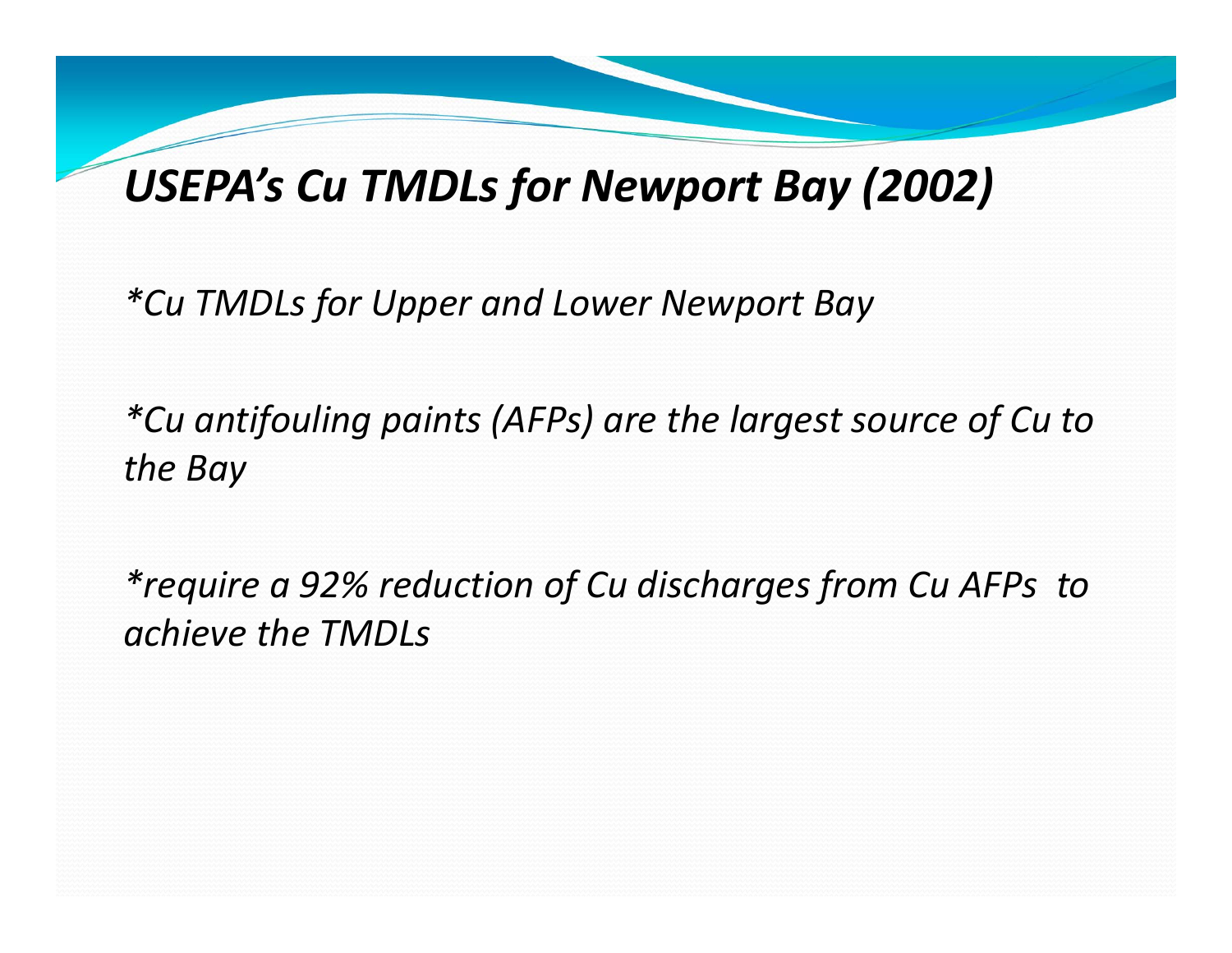## *Regional Board staff's Proposed Cu TMDLs*

*\*CTR criterion for Cu (3.1µg/L) continues to be exceeded in Newport Bay Cu TMDLs are required for the Bay \*TMDLs based on newer data* 

*\*Cu AFPs continue to be the largest source of Cu to the Bay \*require 60% reduction of Cu discharges from Cu AFPs to achieve the TMDLs* 

*‐if CTR criterion is achieved*  $\rightarrow$  *no further reduction is required*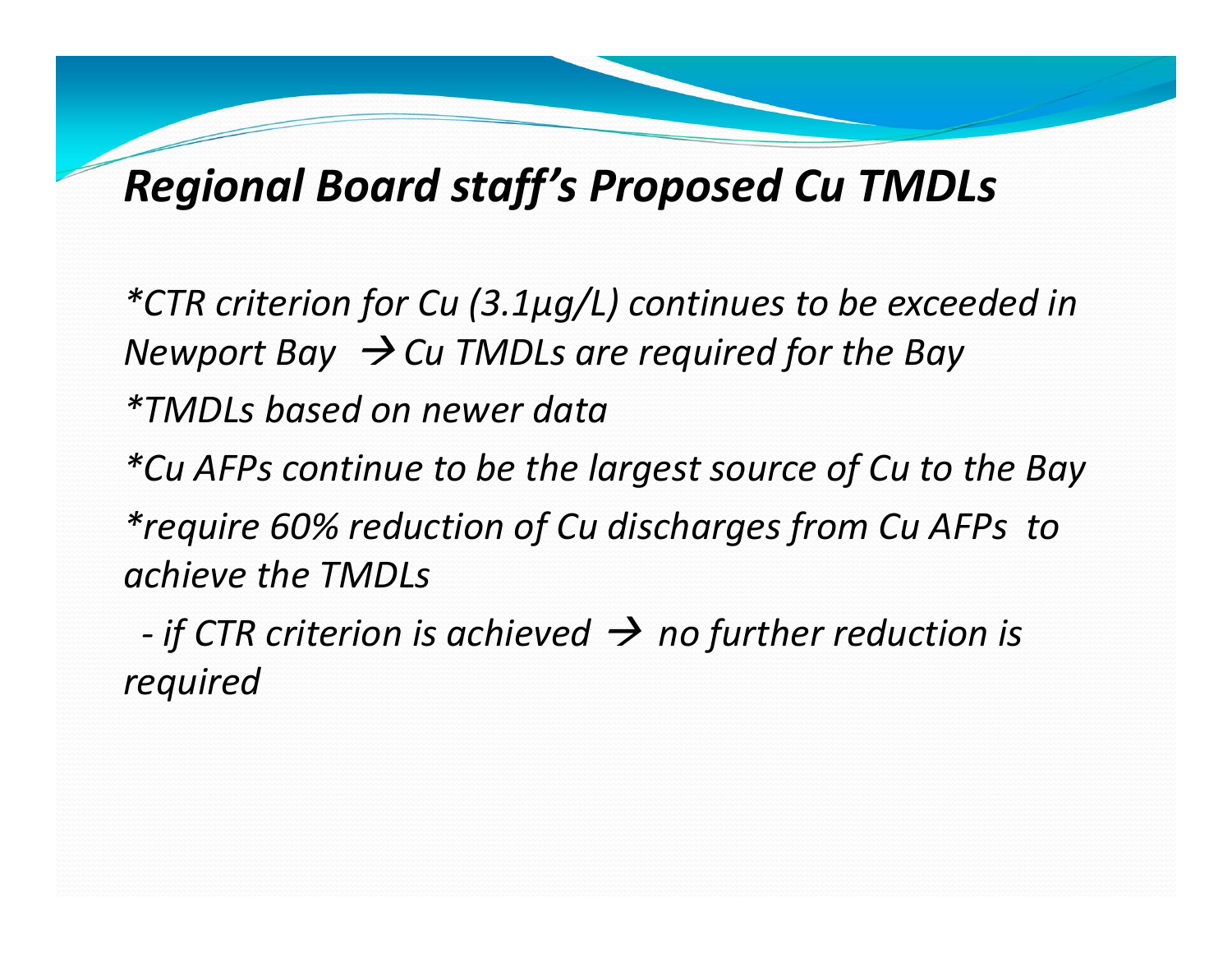## *Regional Board staff's Proposed Cu TMDLs*

*Tributary runoff – 2n<sup>d</sup> largest source of Cu no reduction required (also Brake Pad legislation)* 

#### *Cu discharges from Cu AFPs must be reduced to meet the Cu TMDLs*

*Proposed TMDLs include allocations, and an implementation plan with a compliance schedule*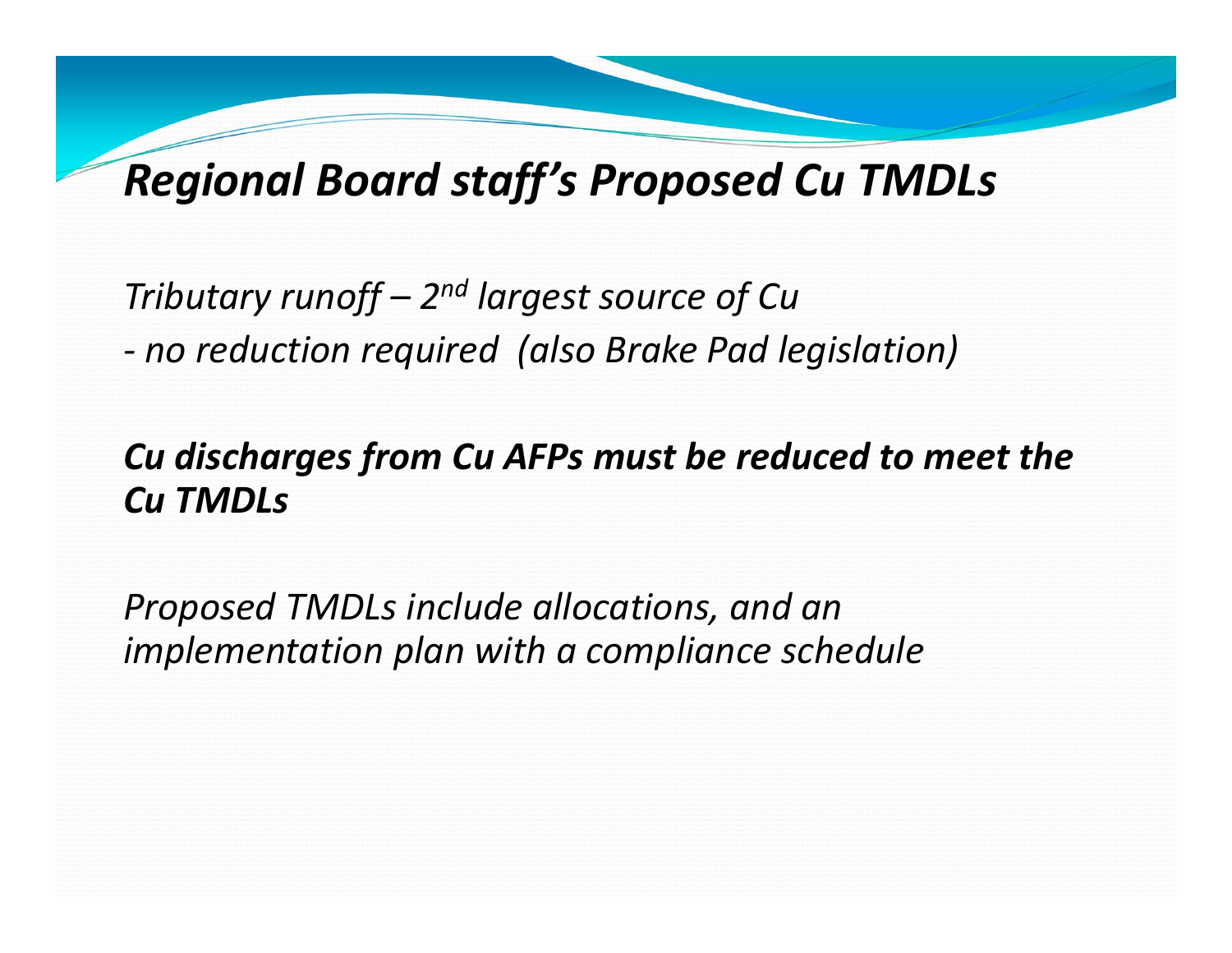*Dischargers ‐ City of Newport Beach, County of Orange, marina owners/operators, boatyard operators, individual boat owners* 

*Dischargers are required to submit proposed implementation plan(s) to achieve the reduction of Cu discharges from boats* 

*‐ expect that the City of Newport Beach and County of Orange will take lead in developing/implementing their plans on behalf of other dischargers*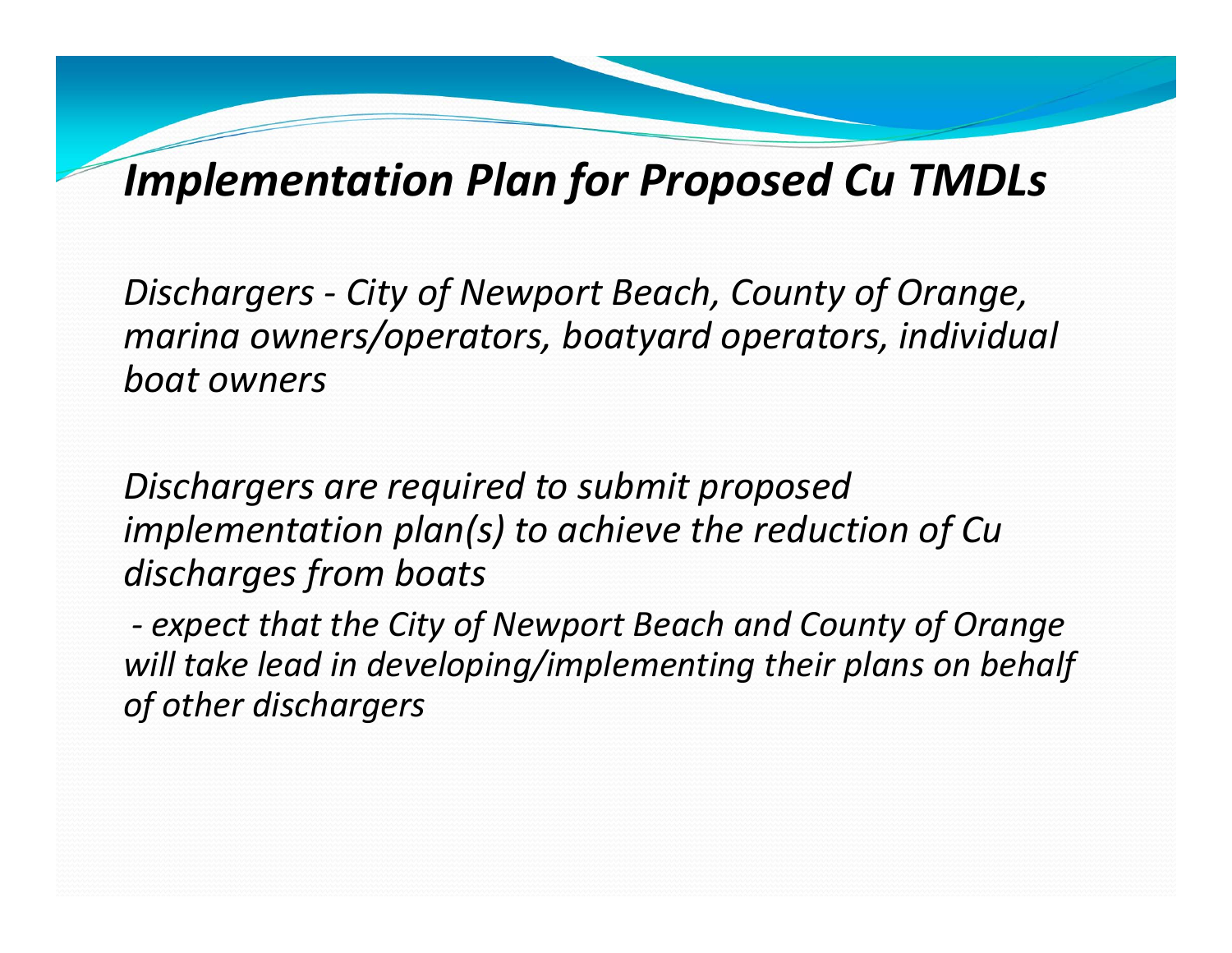*Dischargers' Plan(s) must include:* 

*\*Monitoring and evaluation of water, sediments and tissue* 

- *‐ assessment over time*
- *‐ assessment of control measures implemented*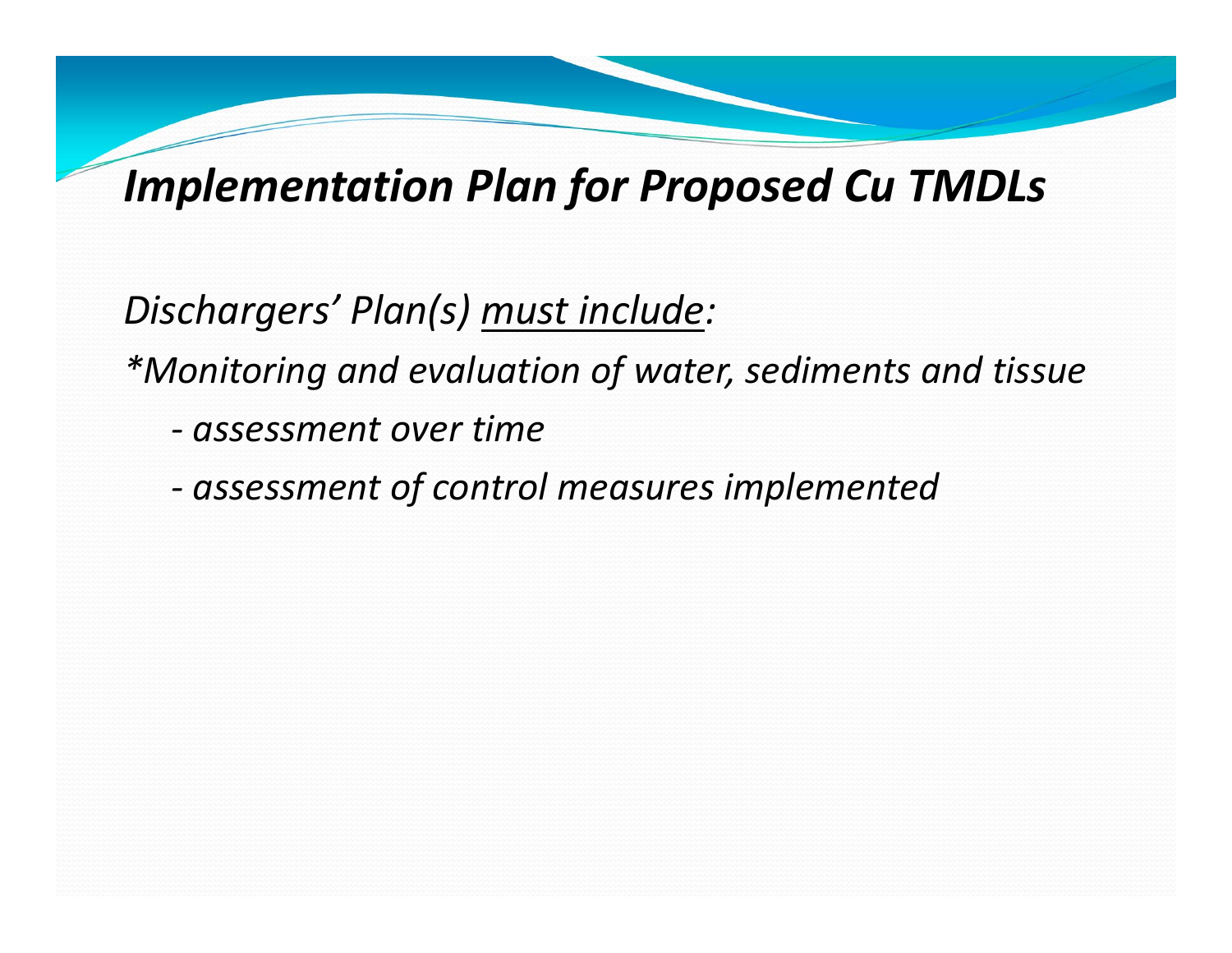*Dischargers must consider and possibly include these recommended strategies in their plan:* 

*‐ The use of BMPs for hull cleaning (i.e. soft cloths, reduced hull cleaning frequency, slip liners, dry dock cleaning, container/filter method of hull cleaning)* 

*(NOTE: DPR has issued a regulation for lower leach rate Cu AFPs, and BMPs must be used with DPR's lower leach rate Cu AFPs to achieve compliance with the CTR criterion)* 

*‐ Boater/boatyard staff education program* 

*‐ Diver certification/education program*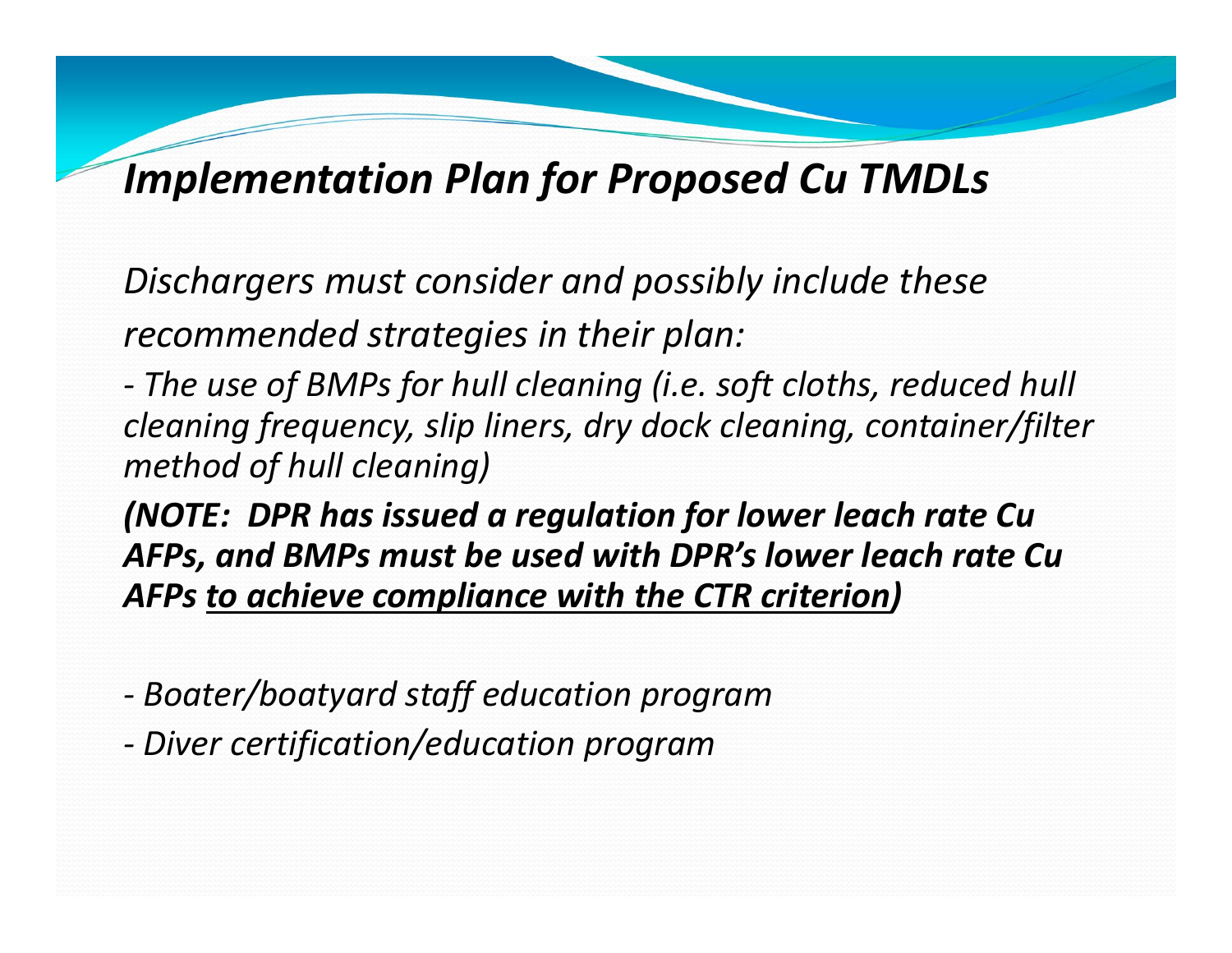*Dischargers must consider and possibly include these recommended strategies in their plan:* 

*‐ Incentives to convert boat hulls to alternative AFPs*

*NOTE: Proposed Cu TMDLs Implementation Plan recommends but DOES NOT REQUIRE conversions to non‐Cu AFPs* 

*‐ Other strategies identified by dischargers*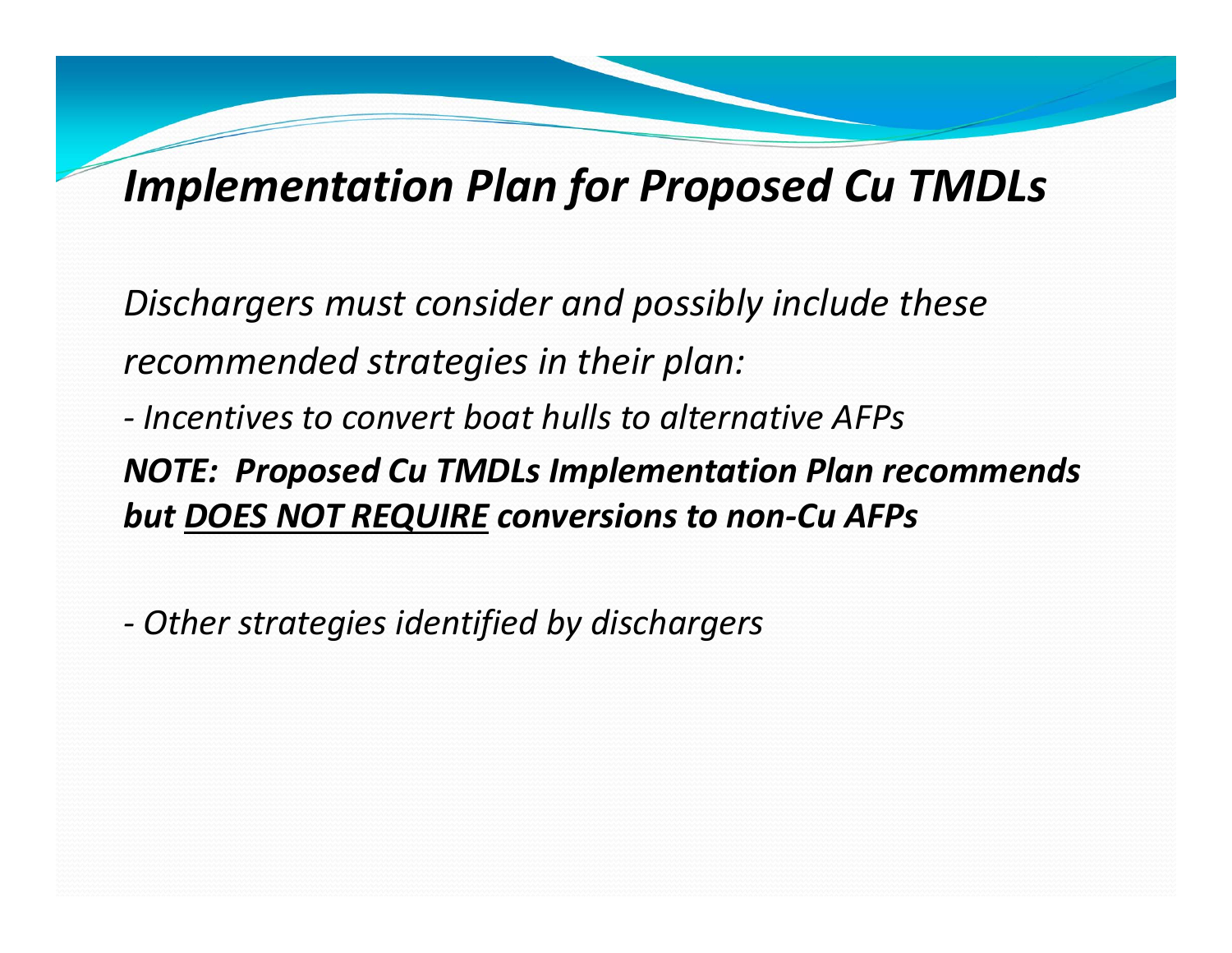## *Compliance Schedule for Proposed Cu TMDLs*

*Final compliance with the Cu TMDLs as soon as possible, but no later than 12 years from the date of USEPA approval of the Regional Board's Cu TMDLs* 

*Phased schedule to achieve 60% reduction of Cu discharges from boats* 

- ‐20% reduction in no later than 4 years from USEPA approval
- ‐40% in no later than 8 years from USEPA approval
- ‐60% in no later than 12 years from USEPA approval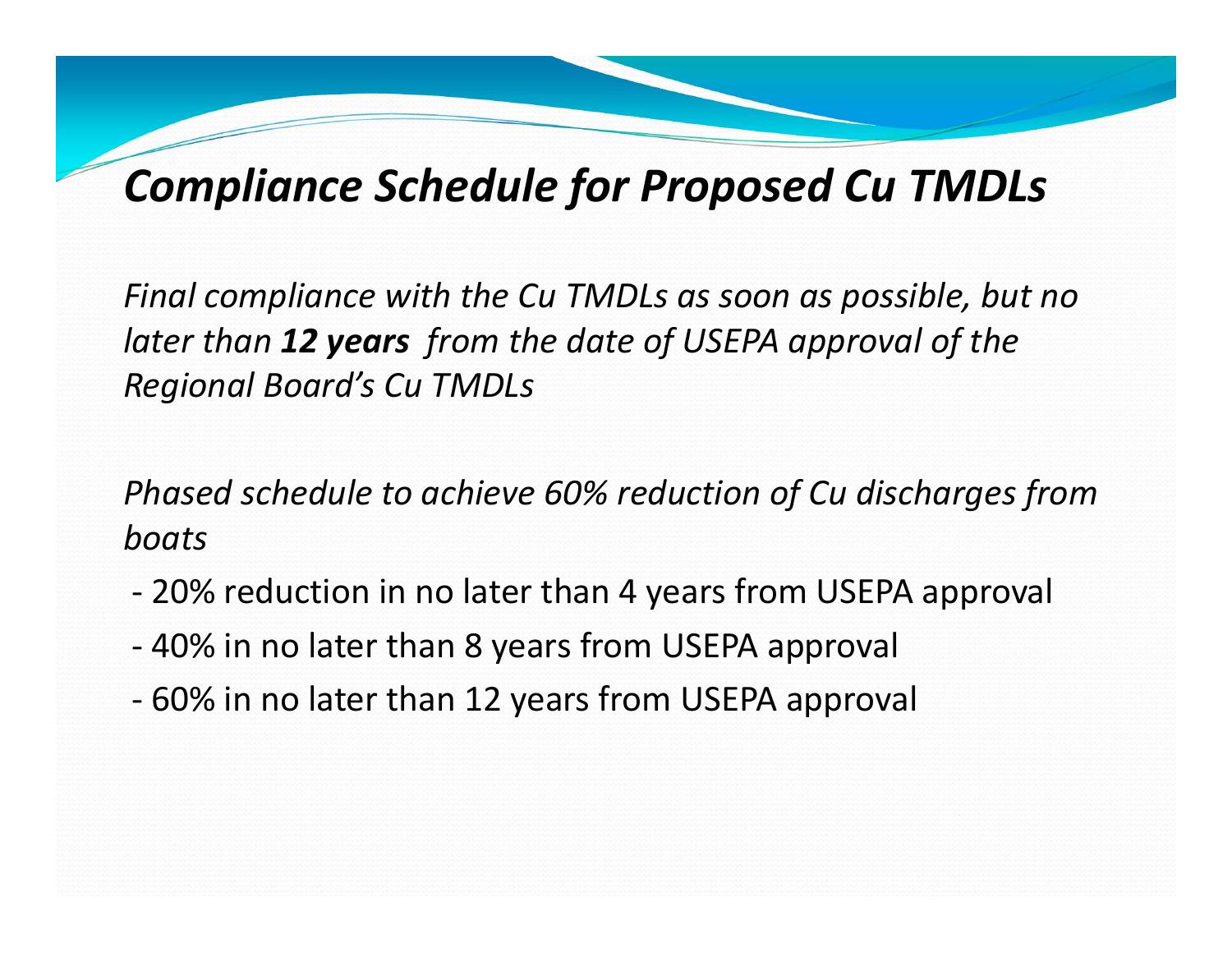## *Compliance Schedule for Proposed Cu TMDLs*

*Schedule allows time for development/implementation of dischargers' plan(s) to achieve reduction in Cu discharges from boats* 

*‐ for implementation of DPR's leach rate for Cu AFPs AND implementation of BMPs for hull cleaning* 

- *to convert boats IF part of dischargers' plan(s)*
- *to develop alternative water quality objectives*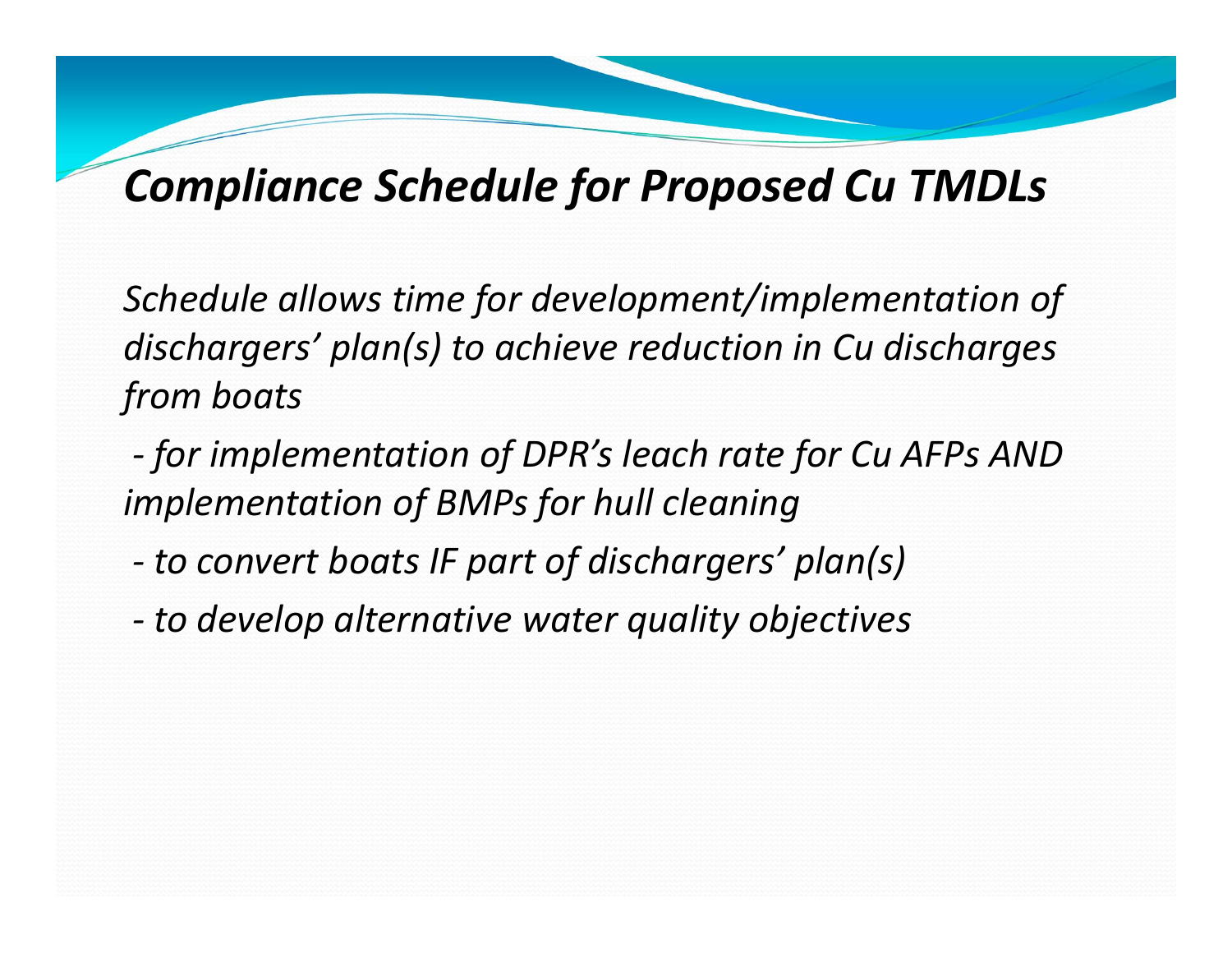# *Proposed Action Plans for Zinc, Mercury, Arsenic, Chromium*

- *‐ need more data, source analyses*
- *‐ do not include allocations*
- *require monitoring and evaluation*

 *Monitoring and evaluation may indicate the need for TMDLs or other requirements*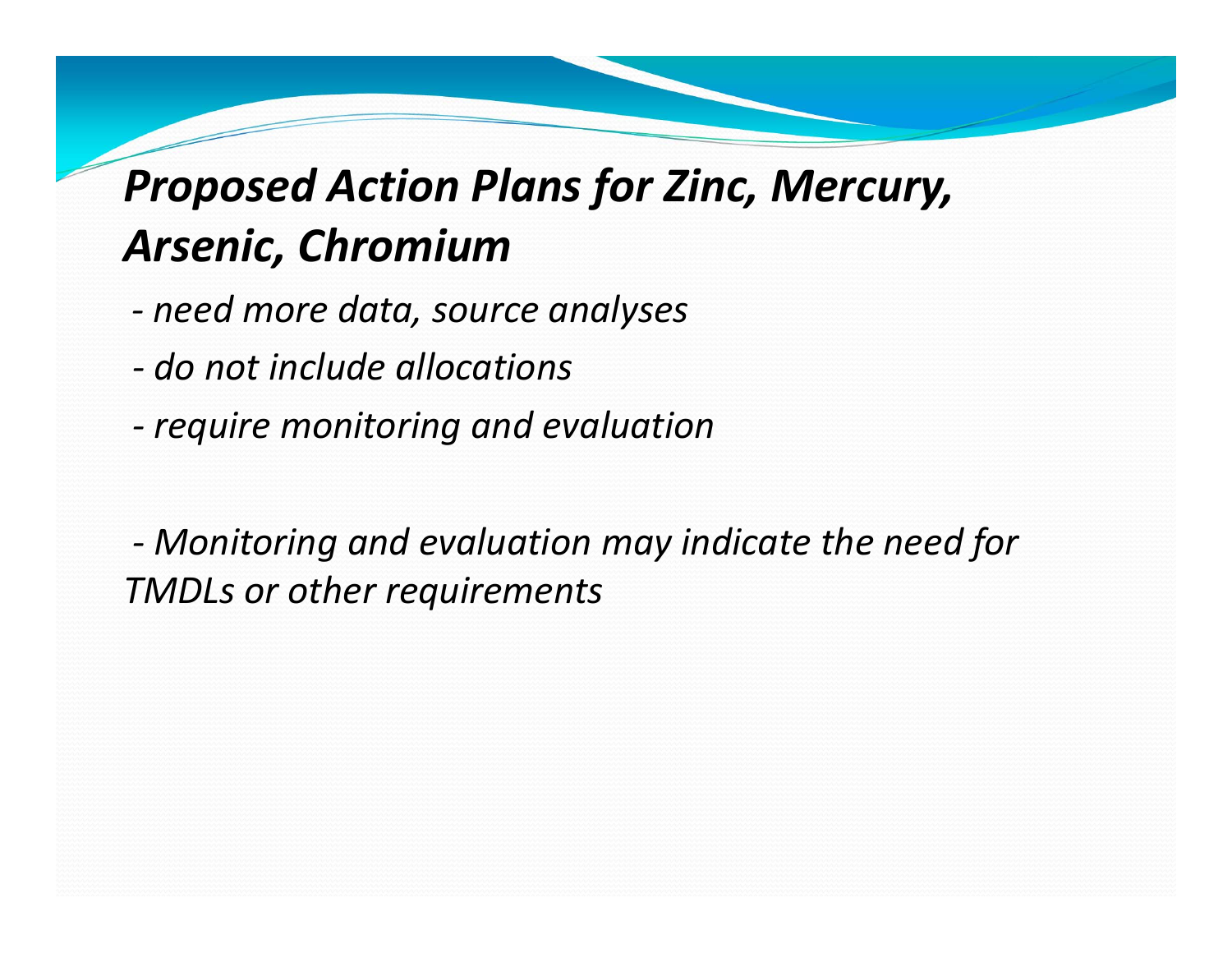## *Proposed Cu TMDLs and Action Plans*

*If Cu TMDLs and Action Plans for Zn, Hg, As, Cr (including implementation plans) are adopted and implemented future revisions may be considered through a public participation process*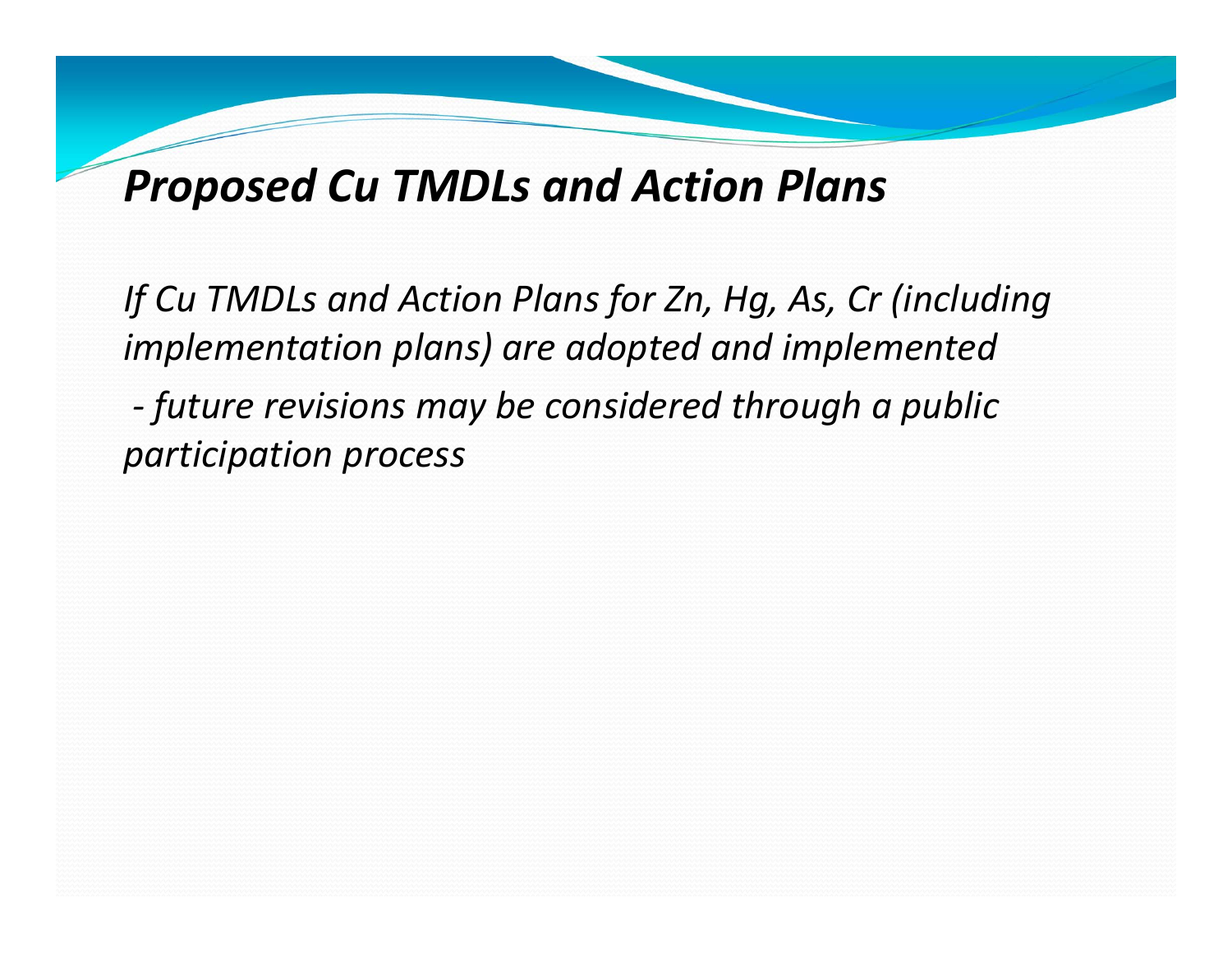## *Summary of USEPA's TMDLs*

## USEPA's TMDLs are in place for Cu, Zn, Pb and Cd *(2002)*

- *‐ require a 92% reduction in Cu discharges from Cu AFPs*
- *‐ TMDLs include allocations for Cu, Zn, Pb and Cd*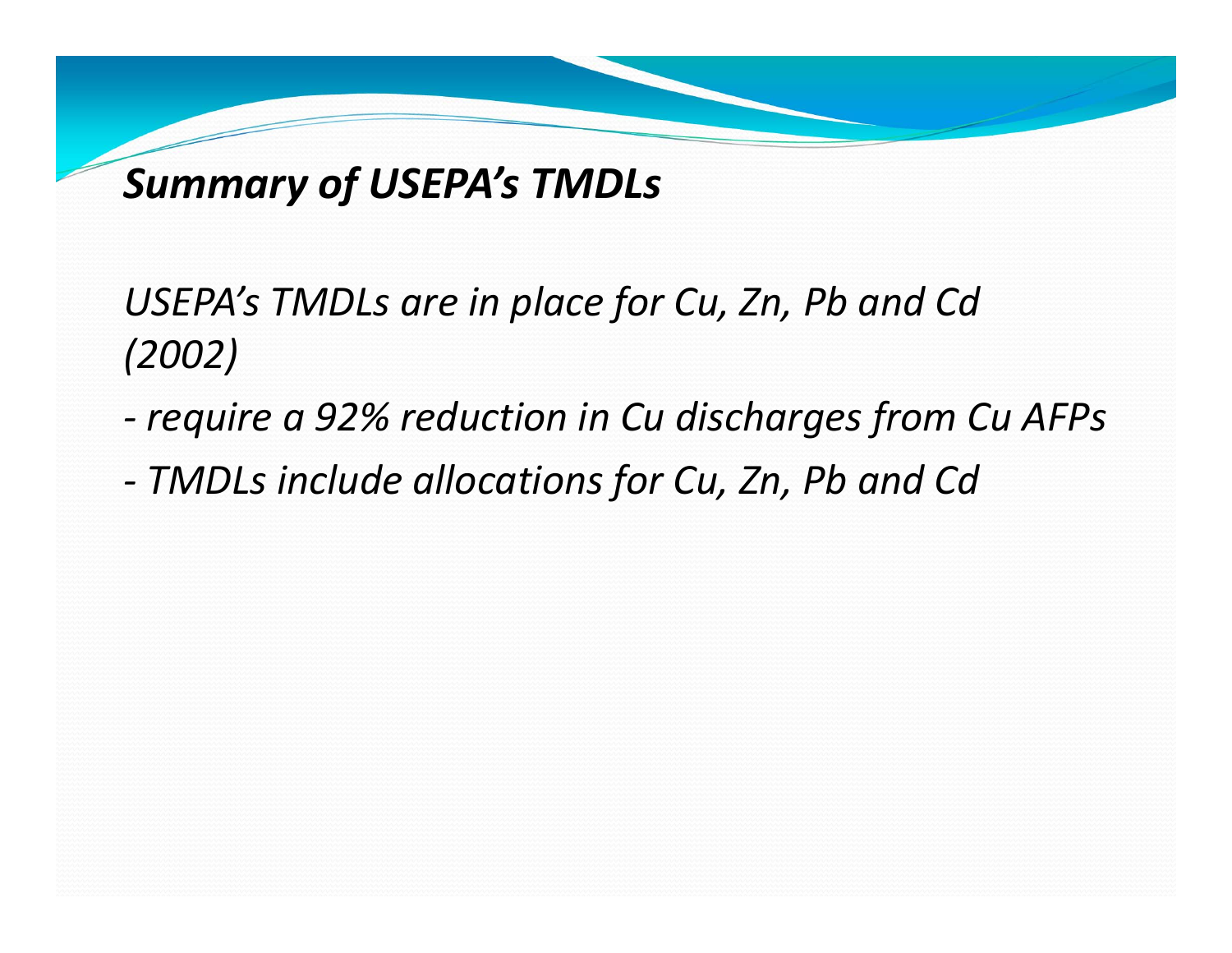#### *Summary of Regional Board staff's Proposed TMDLs and Action Plans*

#### *Proposed Cu TMDLs*

*‐ require a 60% reduction in Cu discharges from Cu AFPs* 

#### *‐ if CTR criterion is achieved ‐> no further reduction is required NOTE: Proposed Cu TMDLs recommend but DO NOT REQUIRE conversions to non‐Cu AFPs*

*‐ TMDLs include allocations, and an implementation plan with compliance schedule* 

#### *Proposed Action Plans for Zn, Hg, As and Cr*

*‐ have no allocations* 

*‐ there are no Action Plans for Pb and Cd*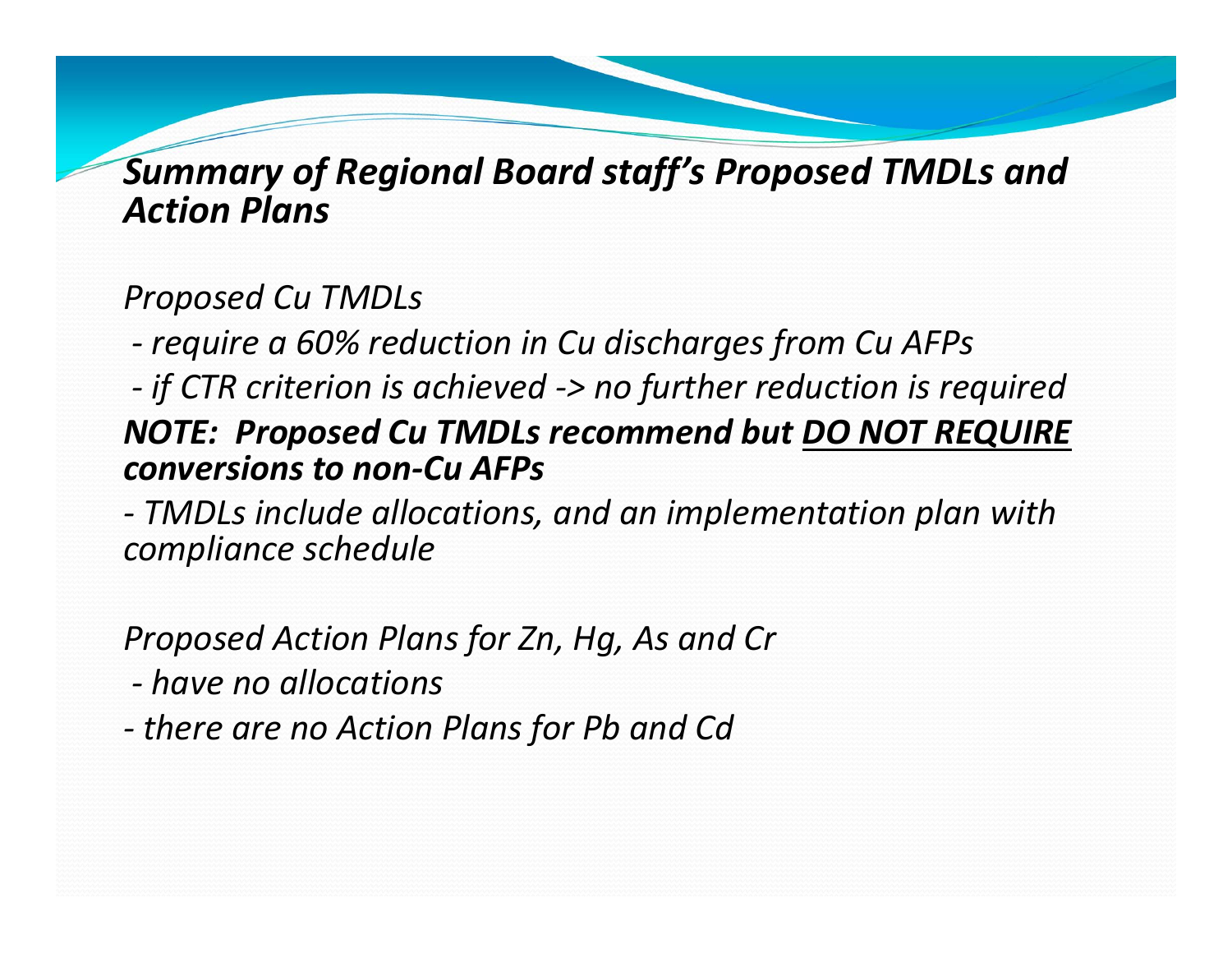## *Other Cu TMDLs in California*

*Marina del Rey Toxics TMDLs, Los Angeles, CA (2006, 2014) County of LA – pilot paint project, BMP ordinance for hull cleaning, SSO draft workplan https://www.waterboards.ca.gov/losangeles/board\_decisions/basin\_pl an\_amendments/technical\_documents/bpa\_96\_R14‐004\_td.html*

*Shelter Island Yacht Basin Cu TMDL, San Diego, CA (2005)* 

*Port of San Diego ‐ hull cleaning ordinance, permits for hull cleaning, monitoring and data Assessment, Hull Paint Conversion project, Alternative Hull Paint Testing and Research https://www.waterboards.ca.gov/sandiego/water\_issues/programs/w atershed/souwatershed.html#siybtmdl*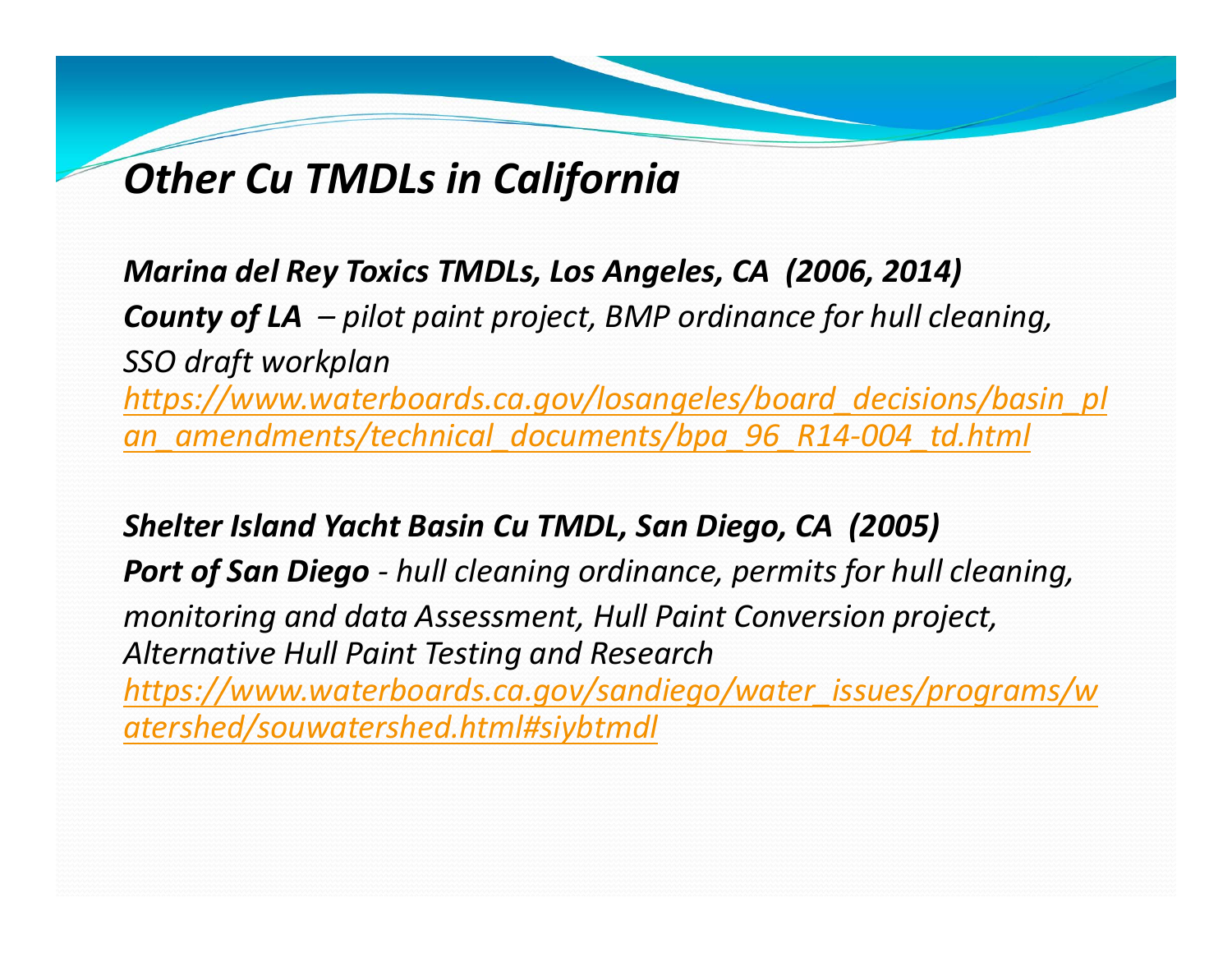### *NOTE: Proposed Cu TMDLs recommend but DO NOT REQUIRE conversions to non‐Cu AFPs*

*DPR will talk about their regulation for lower leach rate Cu AFPs (9.5µg/cm2/d) ‐includes the use of BMPs with the use of lower leach rate Cu AFPs* 

*‐mitigation recommendations* 

*Regional Board counsel will talk about legal issues*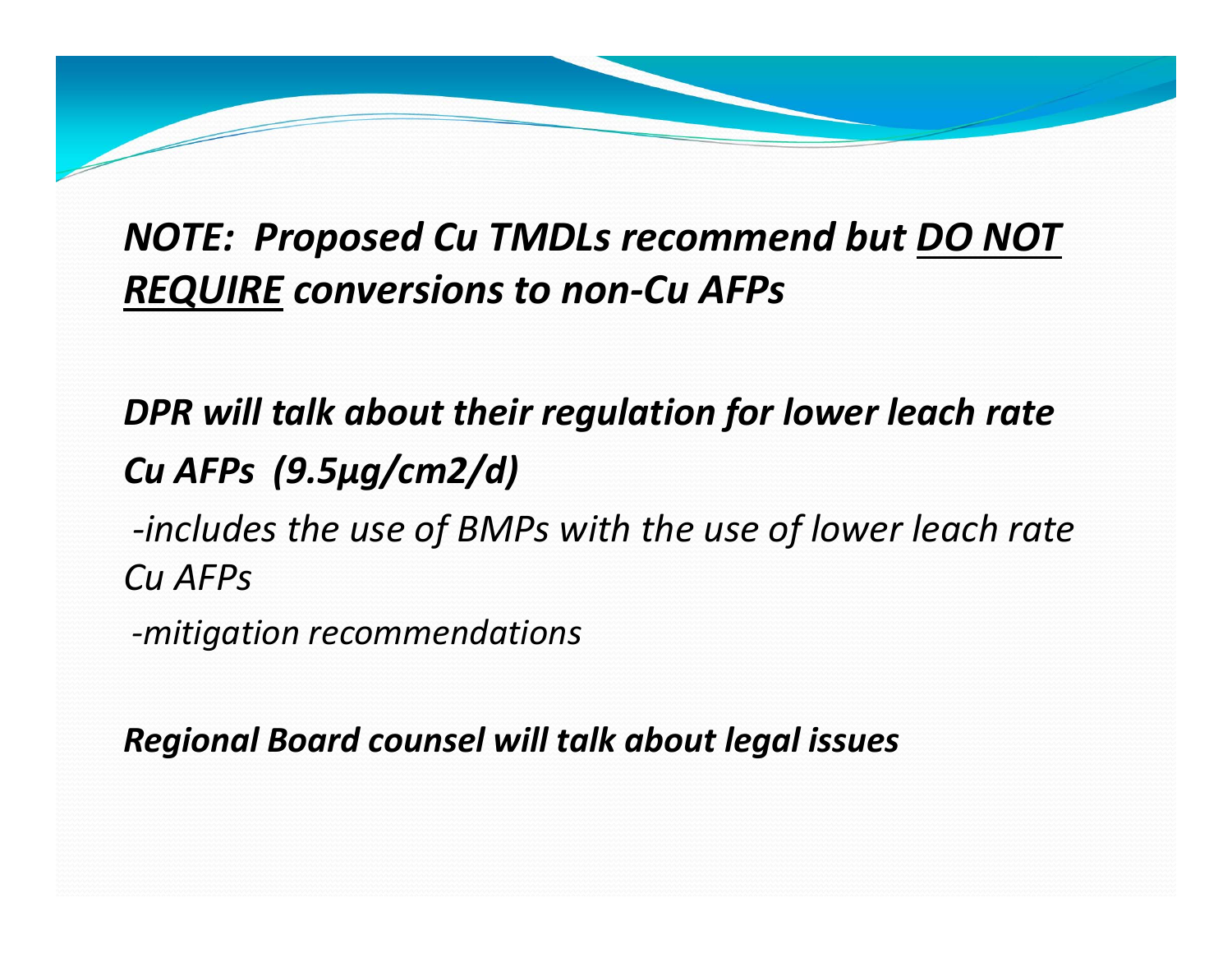#### *Next Steps*

*Finalize Proposed Cu TMDLs and Action Plans (i.e. Basin Plan Amendment (BPA) documents) Complete Response to Comments (August 2018) document Expect to post all documents by late May 2019 Regional Board adoption hearing (August 2, 2019‐tentative)* 

*Approval process:* 

*‐ approval by Regional Board, State Board, Office of Administrative Law (OAL), USEPA ‐ entire process likely to take one year*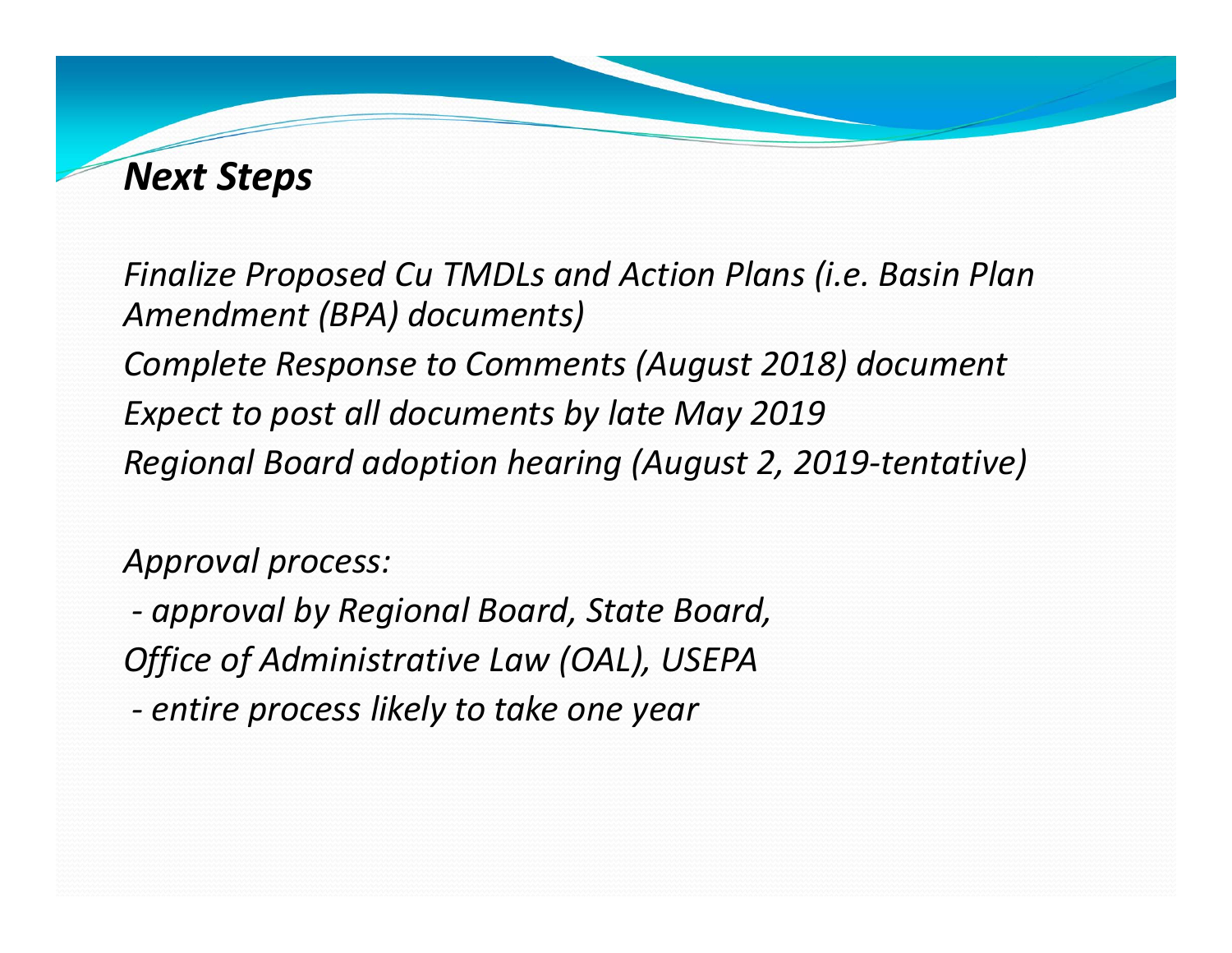### *Contact Info*

*Linda Candelaria, PhD, CPSS* 

*Santa Ana Regional Water Quality Control Board* 

For questions or comments, send an email:

RB8‐CuTMDL@Waterboards.ca.gov

*Join email list:* 

http://www.waterboards.ca.gov/resources/email\_subscriptions/ reg8\_subscribe.shtml

*‐ Web link:* 

http://www.waterboards.ca.gov/santaana/water\_issues/progra ms/tmdl/tmdl\_metals.shtml

*Or call 951‐782‐4991*